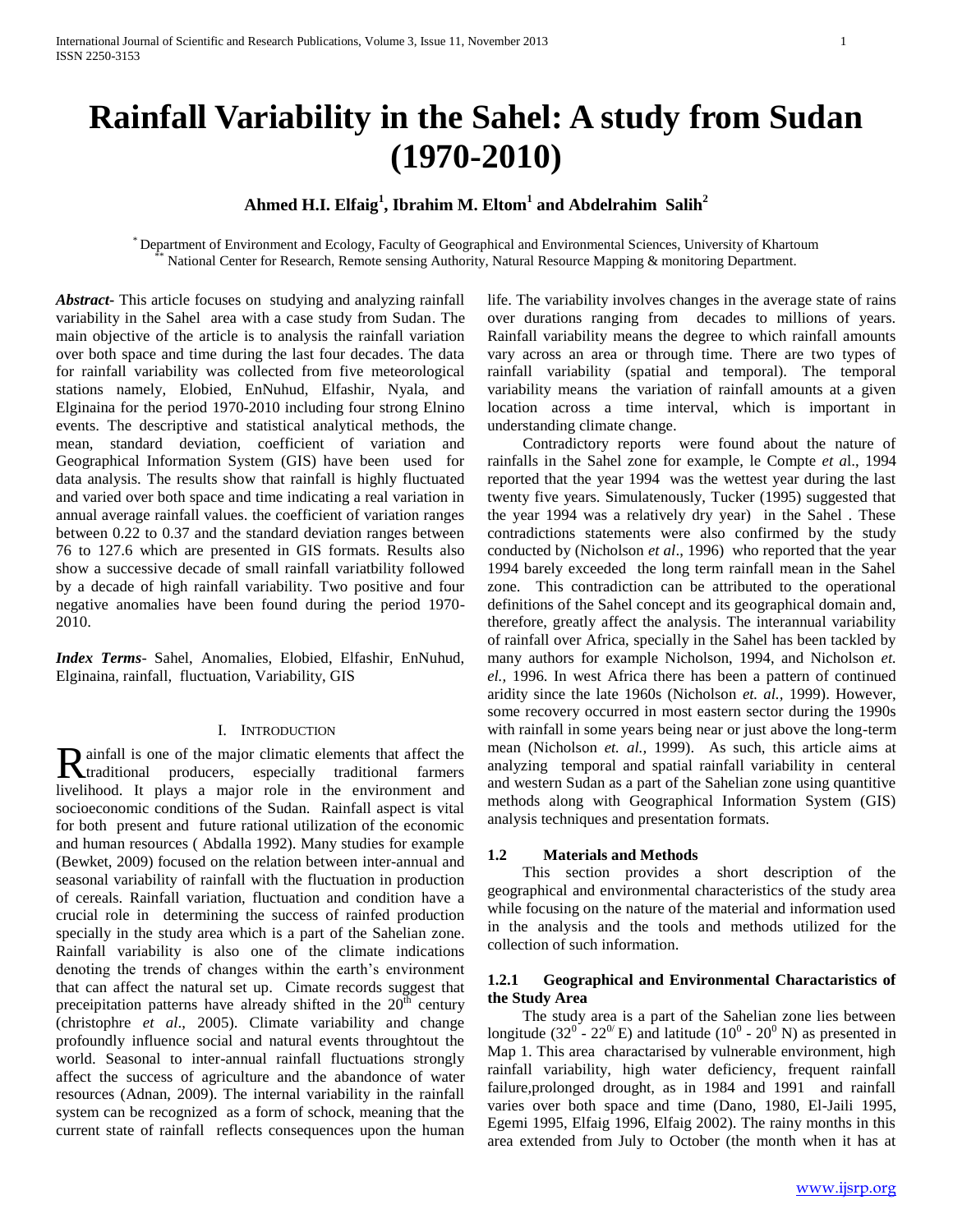least 10% of the annual rainfall (Eltom, 1975, Musa 1986, Abdalla 1992).



## **Map 1: Location of the Study Area**

(Table 1).

meteorological stations for the last four decades 1970-2010

## **1.2.2 Rainfall Variability Data**

 The data related to rainfall variability has been collected from Elobied, EnNuhud, Nyala, Elfashir and Elgenaina

## **Table 1: Rainfall data of the study area (1970-2010)**

|      |         | <b>Meteorolgical Stations</b> |       |          |           |  |
|------|---------|-------------------------------|-------|----------|-----------|--|
| year | Elobeid | EnNahud                       | Nyala | Elfashir | Elgenaina |  |
| 1970 | 343.1   | 254.3                         | 509   | 306.3    | 459.3     |  |
| 1971 | 245.7   | 334.8                         | 386.4 | 255.9    | 514.3     |  |
| 1972 | 423.8   | 327.7                         | 347.5 | 119.4    | 342.5     |  |
| 1973 | 256.9   | 299.1                         | 362.4 | 199.5    | 213.8     |  |
| 1974 | 387     | 343.4                         | 405.5 | 329      | 404.3     |  |
| 1975 | 377.2   | 274.6                         | 412.9 | 190.5    | 349.9     |  |
| 1976 | 286.4   | 334.3                         | 310.7 | 176.7    | 416.5     |  |
| 1977 | 317.6   | 186.9                         | 333.3 | 183.4    | 533.4     |  |
| 1978 | 391.7   | 359.8                         | 469.6 | 208.9    | 383.6     |  |
| 1979 | 423.8   | 219.8                         | 318.3 | 169.9    | 471.2     |  |
| 1980 | 681     | 327                           | 533.4 | 219      | 527.6     |  |
| 1981 | 494.4   | 296.3                         | 339   | 197.2    | 348.1     |  |
| 1982 | 363.1   | 346                           | 272.4 | 110.4    | 310.4     |  |
| 1983 | 321.2   | 339                           | 325.2 | 72.1     | 241.3     |  |
| 1984 | 138.9   | 127                           | 196.3 | 101.5    | 124.4     |  |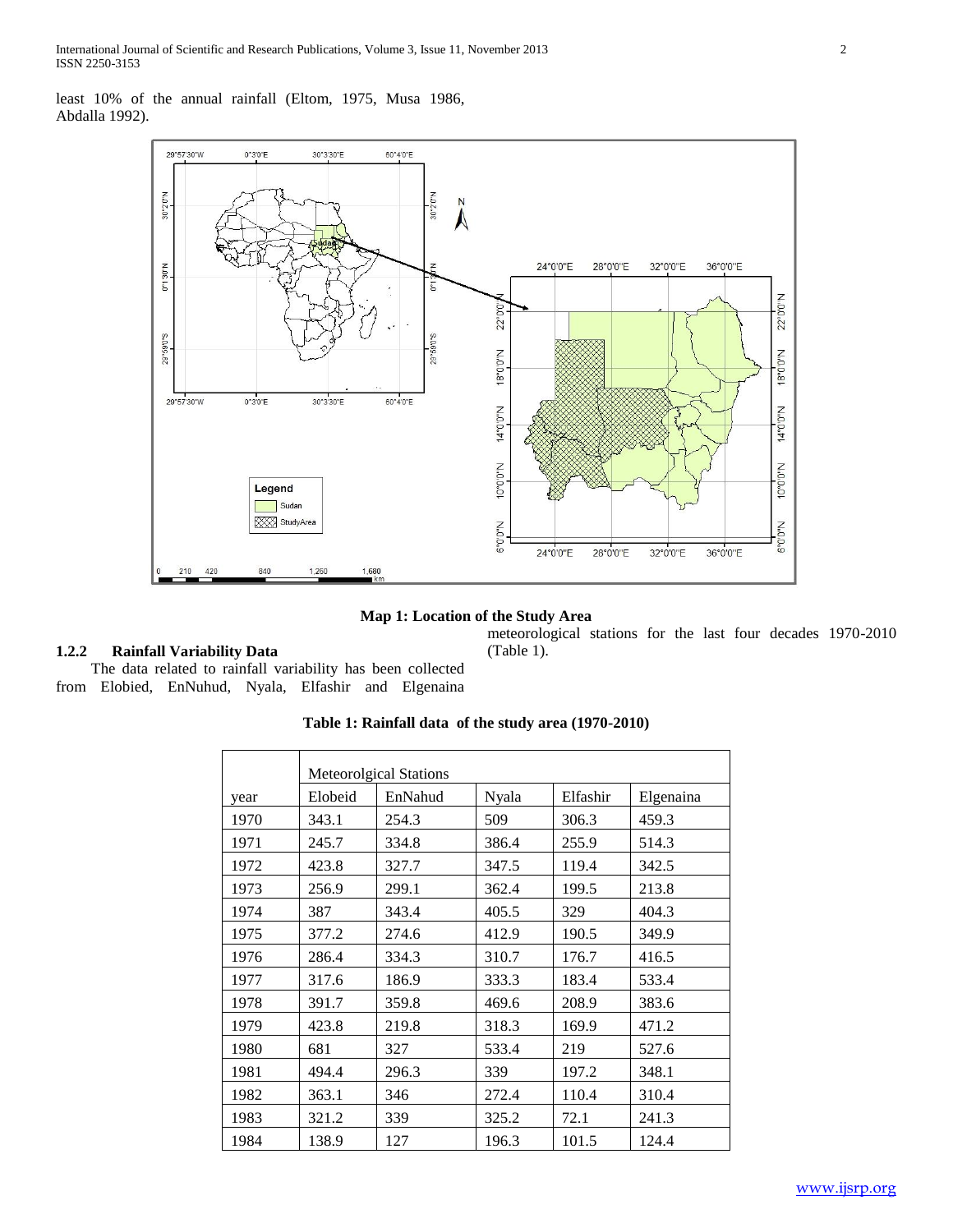| 1985 | 320.9 | 219.2 | 347.4 | 171.6 | 419.7 |
|------|-------|-------|-------|-------|-------|
| 1986 | 274.7 | 364.8 | 294.1 | 20.1  | 329.4 |
| 1987 | 318   | 271.8 | 248.5 | 214   | 238.1 |
| 1988 | 382.9 | 283.1 | 493.4 | 250.3 | 510.4 |
| 1989 | 350.9 | 277.5 | 422.7 | 151.7 | 334.4 |
| 1990 | 164.6 | 199.5 | 289   | 125   | 424.2 |
| 1991 | 322.2 | 258.2 | 413.5 | 112.6 | 420.4 |
| 1992 | 411.3 | 442.6 | 325.9 | 202.8 | 335.9 |
| 1993 | 281.9 | 378.7 | 319.7 | 150.2 | 408.2 |
| 1994 | 425.7 | 344.7 | 416.9 | 304.8 | 597   |
| 1995 | 517.2 | 337.7 | 293.7 | 221.1 | 661.5 |
| 1996 | 372   | 359.2 | 360.6 | 149.9 | 274.5 |
| 1997 | 474.7 | 329.4 | 396.3 | 159.1 | 472.6 |
| 1998 | 430.9 | 370.6 | 379.6 | 369.6 | 444.5 |
| 1999 | 347.8 | 581   | 430.7 | 269.5 | 559.2 |
| 2000 | 276.3 | 314.5 | 552.4 | 263.1 | 320.1 |
| 2001 | 351.6 | 292.5 | 324.9 | 165.2 | 492.2 |
| 2002 | 363.2 | 116.9 | 299.2 | 166.7 | 456.1 |
| 2003 | 335.8 | 355   | 626.1 | 143.3 | 652.8 |
| 2004 | 198.4 | 318   | 432.3 | 116.5 | 441.7 |
| 2005 | 403.3 | 237.5 | 487.3 | 317.2 | 635.1 |
| 2006 | 391.7 | 379   | 445.2 | 242.2 | 422.2 |
| 2007 | 777.7 | 557.7 | 459.3 | 281.7 | 527.4 |
| 2008 | 238.4 | 411.2 | 498   | 132   | 393.4 |
| 2009 | 306.6 | 321.2 | 302   | 130.1 | 475.1 |
| 2010 | 315.3 | 414.1 | 380.3 | 250   | 595.6 |

Source: Khartoum Meteorolgical Authority (2012)

#### **1.2.3 Method of Data Analysis**

 In order to analyze the data related to the rainfall variability several methods were adopted and applied. These Include:

Quantitative methods which imply the mean, standard deviation (SD) and coefficient of variation (CV). The coefficient of variation (CV), also known as "relative variability", equals the standard deviation divided by the mean. It can be expressed either as a fraction or a percent. These equations are used to calculate the long term rainfall variability as shown hereafter. These equations showed the variability factor in terms of percentage, specially the coefficient of variation.

$$
\overline{X} = \frac{\Sigma X}{N} \quad \text{i.e} \quad \overline{X} = \frac{\sum_{i=1}^{n} X_i}{n} \quad \text{Equation (1)}
$$

$$
\sigma = \sqrt{\frac{\sum_{i=1}^{n} (xi - \bar{X})^2}{n-1}}
$$
 Equation (2)

$$
\sigma = \text{population standard deviation}
$$

$$
X_i
$$
 = value of sample (i)

 $\Lambda$  = mean of sample values

 $n =$  number of samples

$$
Cv = \frac{\sqrt{\frac{\sum_{i=1}^{n} (xi - \frac{\sum_{i=1}^{n} X_i}{n})^2}{n-1}}}{\frac{\sum_{i=1}^{n} X_i}{n}}
$$

(3)

 $\mathbf{C}\mathbf{v}$  = is the Coefficient of variation in percent  $X_i$  = is the value of sample (i)  $n =$  is the number of samples  $\sum$  is ' the sum of'

Equation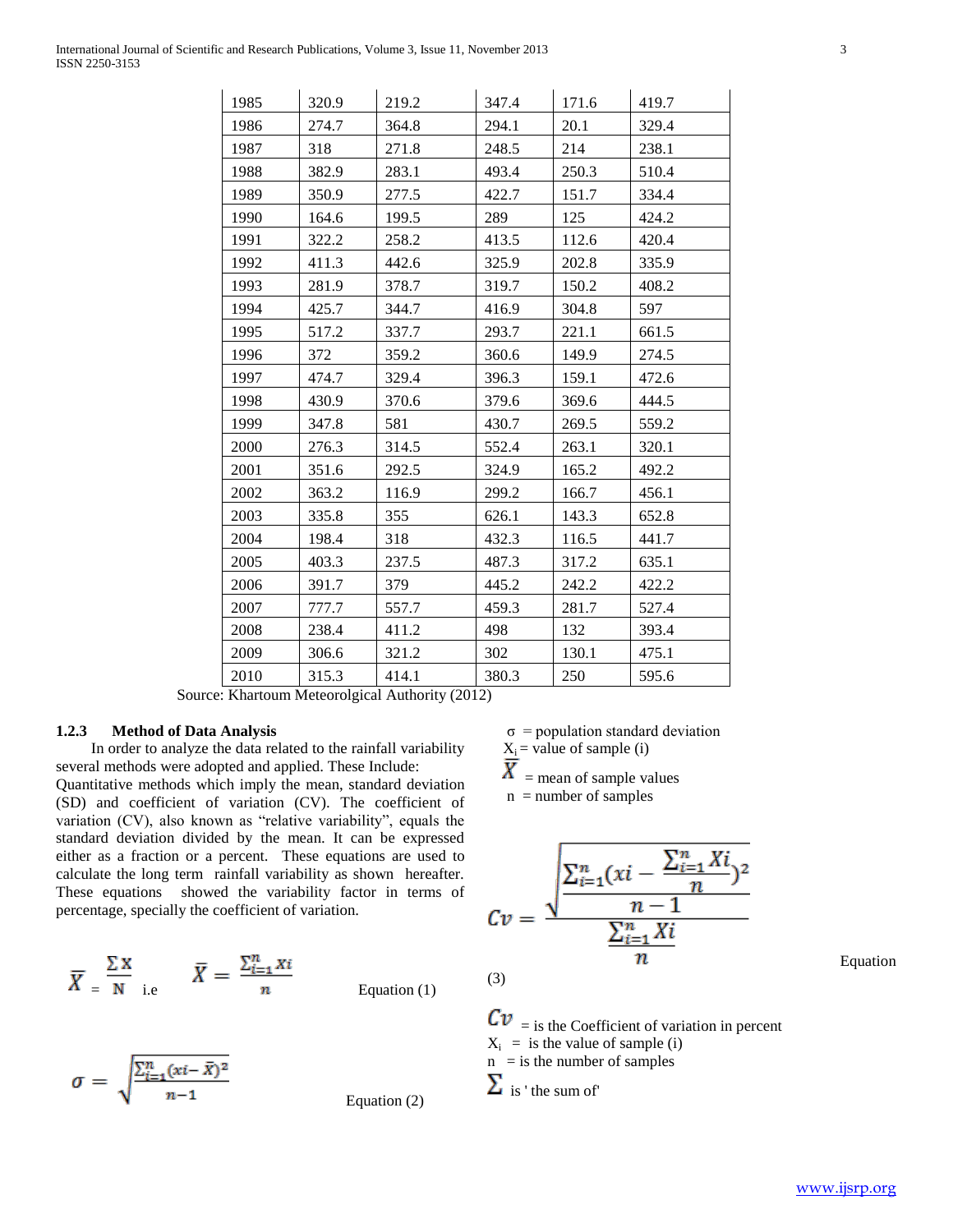## 1.2.4 **GIS analytical methods (Inverse distance weighted interpolation )**

 The Inverse Distance Weighted (IDW) interpolation is a Geostatistical method that determines cell values using a linearly weighted combination of a sample points. In this method we assume that the rainfall variability being mapped increases with distance from the measured meteorological site. This method is used because of the lack of the sufficient rainguages to cover the whole area. The method greatly depends on the coefficient of variation which was used by Chacón and Fernandez (2006) to study temporal variability of rainfall in the mountainous region of the Reventazón River basin, Costa Rica.

### II. RESULTS AND DISCUSSION

## **2.1 General Rainfall Variabilty: Spatial and temporal Variation**

 Data on rainfall for the period 1970-2010 shows that rainfall was highly fluctuated and varied over both space and time. It shows that Elgenaina received high amount of rainfall with an average of 476.6 mm followed by Nyala (401.6mm) and EnNuhud (367mm) as shown in Figure 1.



 The data also shows high rainfall variability at Elfasir (CV  $= 0.37$ ). High rainfall spatial variation on the study area clearly observed as shown in Table 2, Maps 2 and 3 and Figures 2:1- 2:5. The differences in the maps can be explained by the fact that the standard deviation is largely affected by the extreme values where four strong Elnino events as well as frequent occurance of drought happened during this period .

| Period  | Meteorological | Maximum | Minimum | Mean  | <b>STD</b> | CV  |
|---------|----------------|---------|---------|-------|------------|-----|
|         | stations       | amount  | amount  |       |            |     |
| $-0.61$ | Eobied         | 777.7   | 138.9   | 348.5 | 104.9      | .30 |
|         | En Nuhud       | 581     | 127     | 367   | 127.6      | .35 |
| $-2010$ | Elfashir       | 369.6   | 20.1    | 203.5 | 76         | .37 |
|         | Nvala          | 626.1   | 196.3   | 401.6 | 90.2       | .23 |
|         | Elgenaina      | 661.5   | 124.4   | 476.6 | 108.9      | .22 |

**Table 2: Rainfall Indicators and Dispersion in the Study Area**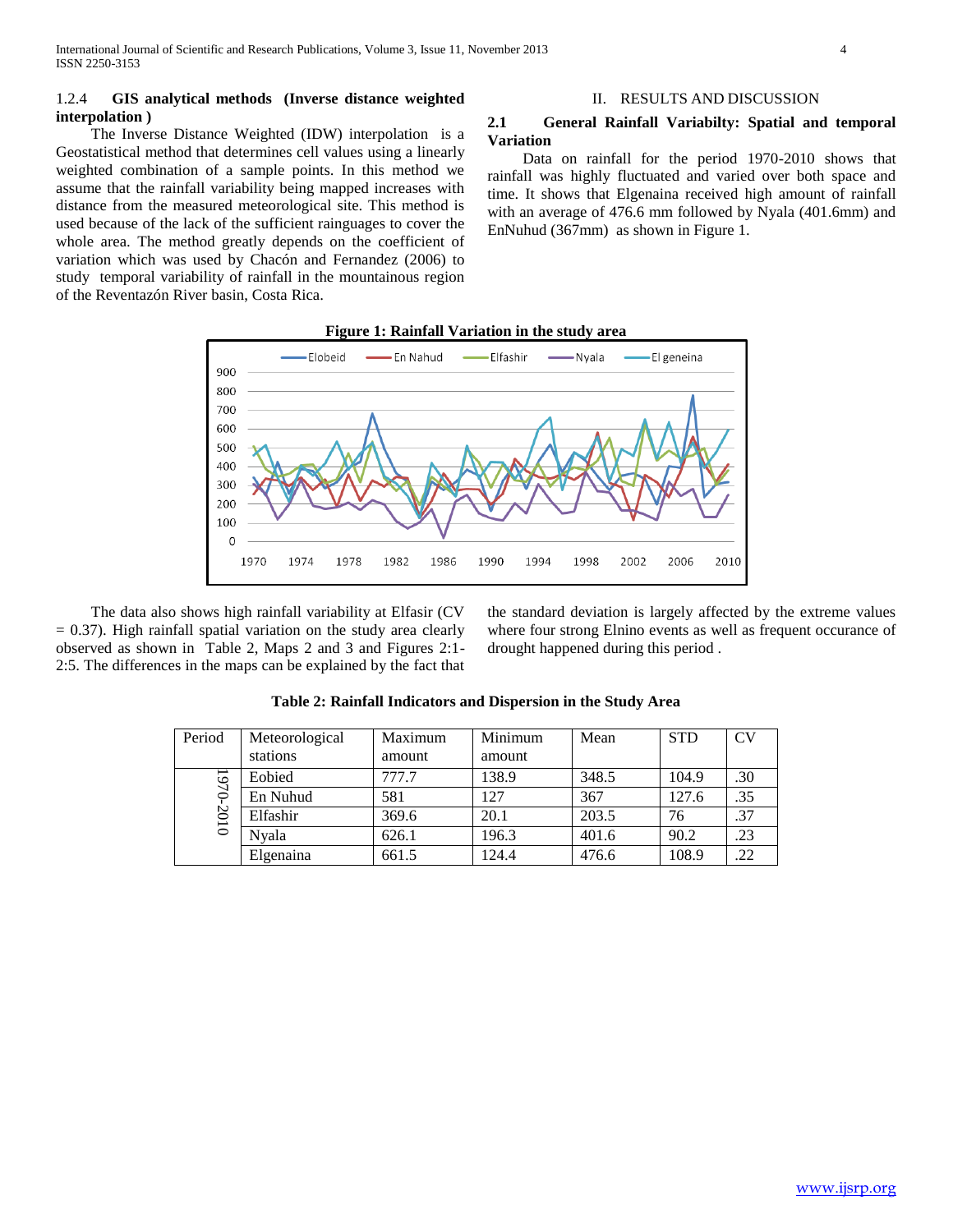





**Map2: Rainfall Variablity shown Map2: Rainfall Variablity shown by Coefficient by deviation (1970-2010) of variation (1970-2010)**





**Figure 2.2: Rainfall Anomalies and Deviation in EnNuhud**



**Figure 2.3: Rainfall Anomalies and Deviation in Elfashir**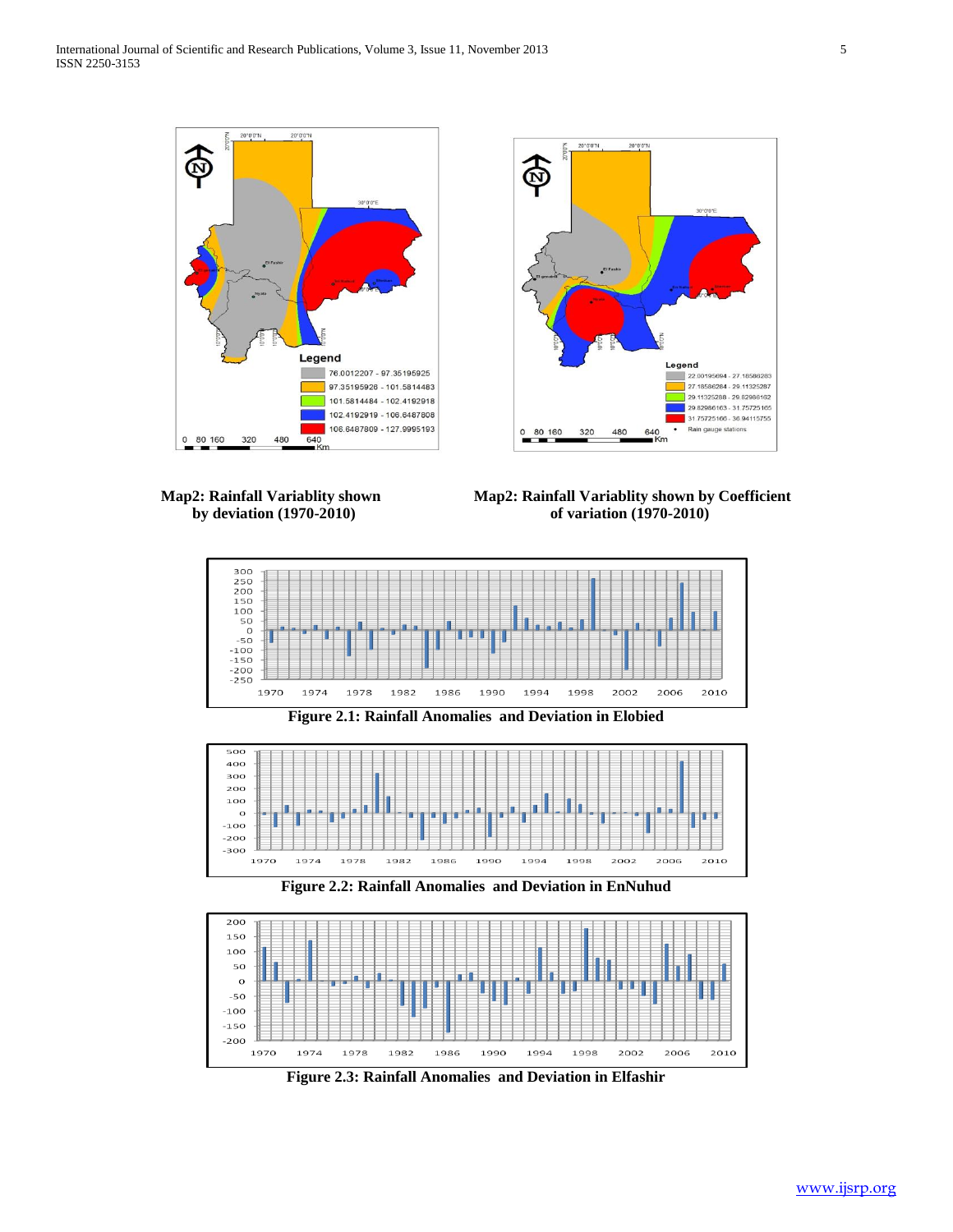

**Figure 2.5: Rainfall Anomalies and Deviation in Nyala**

## **2.2 Spatial and Temporal Rainfall Variability: Decades Intervals**

 The data for temporal and spatial rainfall variability for every decade shows enormous variation and fluctuation in rainfall over both space and time as shown in Table 3 and

Figures 3.1-3.4. For example in Nyala area ( South Darfur). The study shows that a decade of of small rainfall variability  $(CV =$ 0.15) followed by a decade of high rainfall variability ( $CV =$ 0.34) during the last four decades.

| Period    | Meteorological<br>stations | Minimum<br>amount | Maximum<br>amount | Mean  | <b>STD</b> | <b>CV</b> |
|-----------|----------------------------|-------------------|-------------------|-------|------------|-----------|
| 1970-1979 | Eobied                     | 245.2             | 423.8             | 345.3 | 68.9       | .20       |
|           | En Nuhud                   | 186.9             | 359.8             | 293.7 | 66         | .22       |
|           | Elfashir                   | 119.4             | 306.3             | 214   | 64.6       | .30       |
|           | <b>Nyala</b>               | 310.7             | 509               | 385.6 | 65.2       | .17       |
|           | Elgenaina                  | 213.8             | 533.4             | 408.9 | 94.1       | .23       |
|           | Eobied                     | 138.9             | 681               | 364.6 | 142.4      | .39       |
|           | En Nuhud                   | 127               | 364.8             | 324.9 | 116.6      | .36       |
| 1980-1989 | Elfashir                   | 20.1              | 250.3             | 287   | 130.2      | .45       |
|           | Nyala                      | 196.3             | 533.4             | 332.3 | 112.2      | .34       |
|           | Elgenaina                  | 124.4             | 527.6             | 299   | 129.5      | .43       |
|           | Eobied                     | 164.6             | 517.2             | 374.8 | 102        | .27       |
|           | En Nuhud                   | 199.5             | 581               | 360.2 | 102.2      | .28       |
| 5661-0661 | Elfashir                   | 112.6             | 369.6             | 206.5 | 105.5      | .51       |
|           | <b>Nyala</b>               | 289               | 430.7             | 362.6 | 52.7       | .15       |
|           | Elgenaina                  | 274.5             | 661.5             | 459.8 | 119.2      | .26       |
| 2000-2010 | Eobied                     | 198.4             | 777.7             | 291.5 | 159.4      | .55       |
|           | En Nuhud                   | 116.9             | 557.7             | 297.5 | 136.1      | .46       |
|           | Elfashir                   | 130.1             | 317.2             | 315   | 144.8      | .46       |
|           | Nyala                      | 302               | 626.1             | 401.2 | 133.6      | .33       |
|           | Elgenaina                  | 320.1             | 652.8             | 364.4 | 149        | .41       |

|  | Table 3: Rainfall variability idicators in the Study Area: Decades Intervals |
|--|------------------------------------------------------------------------------|
|--|------------------------------------------------------------------------------|

 In Elginana (West Darfur) similar situation was also found where small rainfall variation was reported. The CV ranges between 0.23-0.26 for the periods 1970-1979 and 1990-1999, respectively. Meanwhile great variation and fluctuation in

rainfall was found for the period 1980-1989 and 2000-2010 where the CV range between 0.41-0.43. In Elfashir ( north Darfur ) a tendency of increasing in rainfall variability is a general feature of rainfall charactaristics in that area. High rainfall variability was reported during the period 1970-1979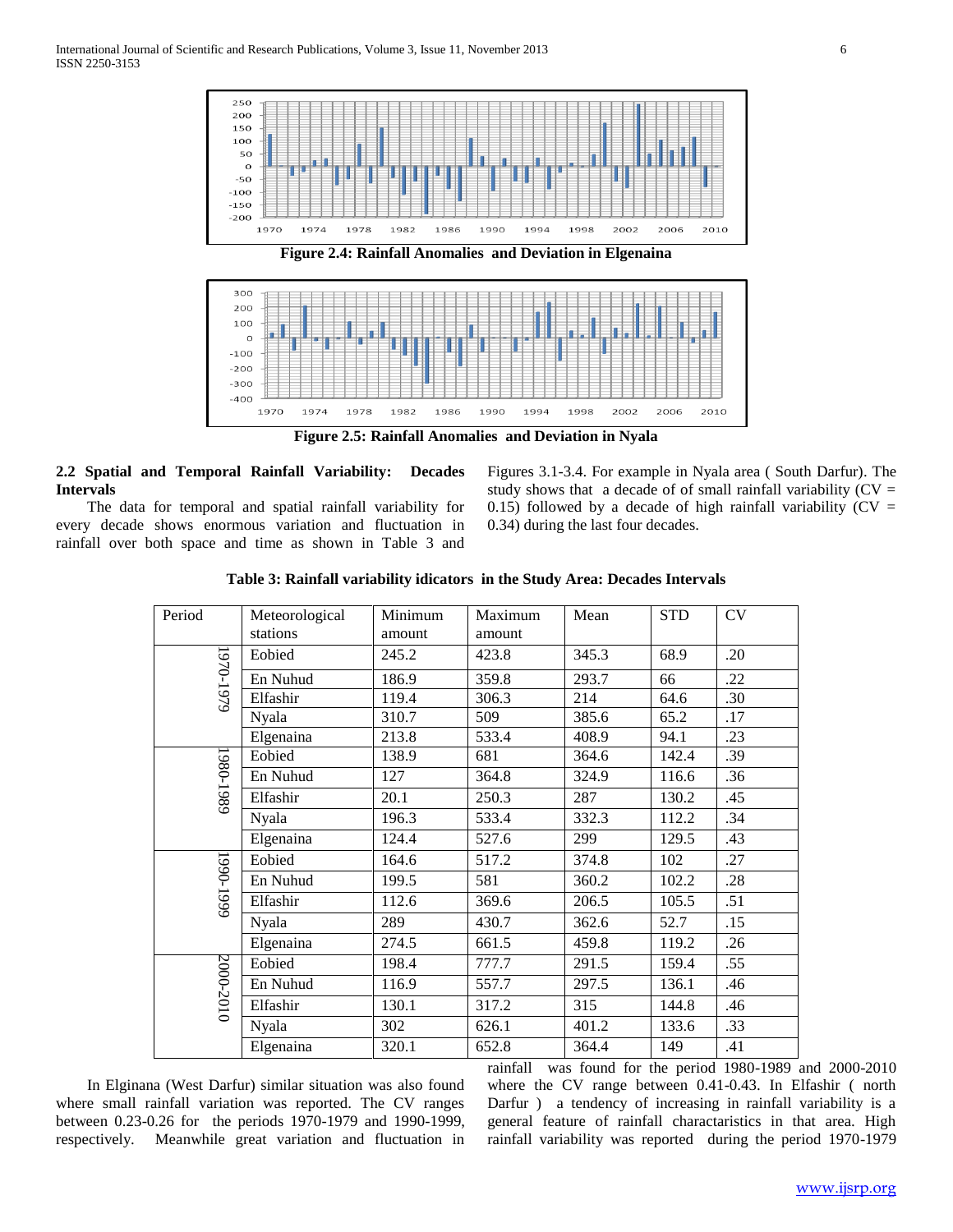and 1990-1999 for both Elobied (CV ranged between 0.39-0.55) and EnNuhud (CV ranged between 0.36-0.46).



Fig. 3.1: Rainfall Variability1970-197 Fig. 3.2: Rainfall Variability 1980-1989



#### III. CONCLUSIONS

 Rainfall conditions during the period 1970-2010 were highly fluctuating in most of the years (45%) of the study period below the long-term rainfall average. Four extreme negative anomalies were found as in the years 1977, 1979, 1984 and 1990 which represent prolonged drought prevailed during that period. This means that rainfall amounts vary across the study





Fig.3.3:Rainfall Variability 1990-1999 Fig.3.4:Rainfall Variability 2000-2010

area through time which is an important feature of the climate of the study area. Results also show that since 1988, the study area has recorded a series of good years, however, rainfall continues fluctuating and rainfall variability persists i.e interannual and intra-seasonal rainfall. A tendency of good and bad year occurs randomly. A successive decade of small rainfall variability followed by a decade of high rainfall variability was concluded in most parts of the study area. This characteristic of rainfall can't be explained neither by the presence of the two positive anomalies as in 1994 and 2007 nor by the presence of